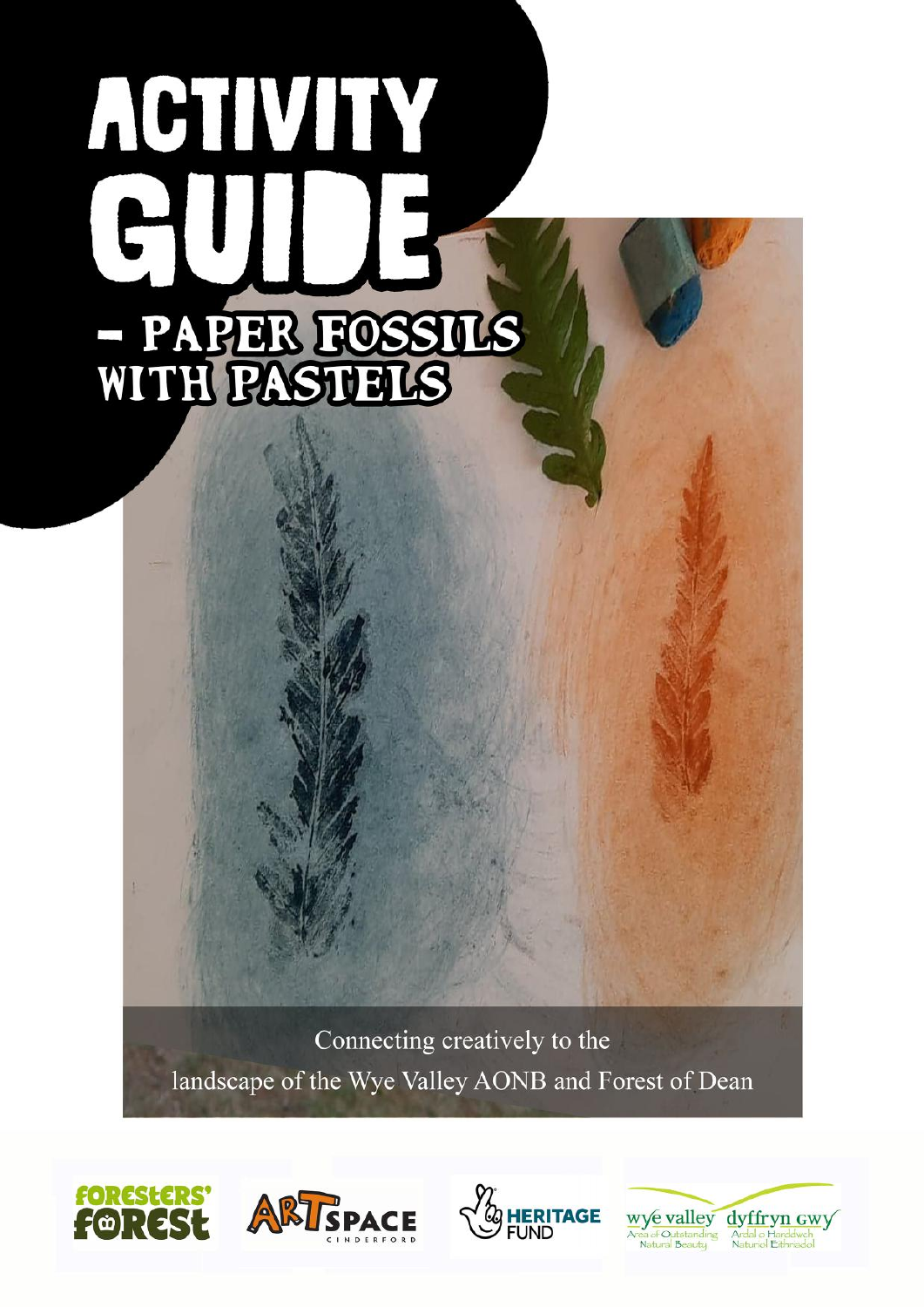# **PAPER FOSSILS WITH PASTELS**



A great instant way to capture nature at its best with just three simple materials – pastels, cooking oil and leaves! Experiment with different colours and textures to explore and reveal the prints you can achieve from these natural forms.

### **Activity rating**

Suitable for all. Assistance may be needed using the knife to scrape the pastel pigment.

### **Time required for activity**

30-40 mins.

### **Preparation time**

10 mins to set the table. Leaves will need to be sourced beforehand with a walk in the garden possibly or other outdoor space.

### **Shopping list**

- Charcoal or chalk pastels
- 1 tsp cooking oil such as vegetable / sunflower / olive oil
- Bowl
- Paint brush
- Knife
- Photocopier paper
- Kitchen roll